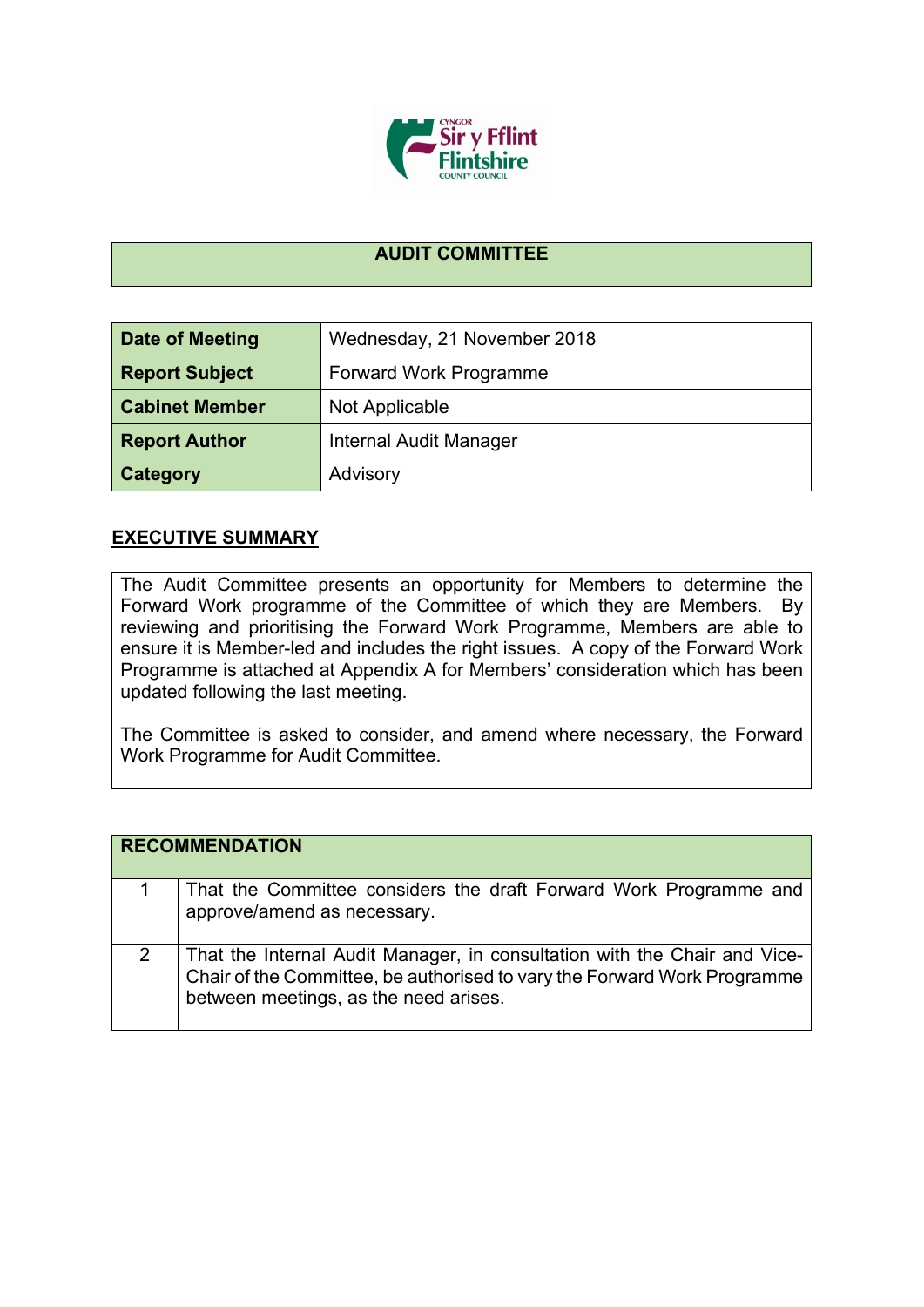## **REPORT DETAILS**

| 1.00 | <b>EXPLAINING THE FORWARD WORK PROGRAMME</b>                                                                                                                                                                                                                                                                                   |
|------|--------------------------------------------------------------------------------------------------------------------------------------------------------------------------------------------------------------------------------------------------------------------------------------------------------------------------------|
| 1.01 | Items feed into a Committee's Forward Work Programme from a number of<br>sources. Many items are standard every quarter, six months or annually,<br>and Members can also suggest topics for review by the Committee. Items<br>can also be referred by the Cabinet, County Council or Chief Officers.                           |
| 1.02 | In identifying topics for future consideration, it is useful for a 'test of<br>significance' to be applied. This can be achieved by asking a range of<br>questions as follows:                                                                                                                                                 |
|      | 1. Will the review contribute to the Council's priorities and/or objectives?<br>2. Is it an area of major change or risk?                                                                                                                                                                                                      |
|      | 3. Are there issues of concern in governance, risk management or internal<br>control?                                                                                                                                                                                                                                          |
|      | 4. Is it relevant to the financial statements or financial affairs of the<br>Council?                                                                                                                                                                                                                                          |
|      | 5. Is there new government guidance or legislation?<br>6. Is it prompted by the work carried out by Regulators/Internal Audit?                                                                                                                                                                                                 |
| 1.03 | Since the Audit Committee in September and following the Audit Committee<br>Facilitation Workshop, two additional items have been included in the draft<br>Forward Work Programme for November.                                                                                                                                |
|      | The first report on General Data Protection Regulations (GDPR) is to<br>$\bullet$<br>provide a detailed update to committee and support Appendix D of the<br>Internal Audit Progress Report where following an audit on GDPR a<br>Red/Limited assurance was given.                                                             |
|      | The second paper is to consider the revised Terms of Reference and<br>$\bullet$<br>Charter of the Audit Committee.                                                                                                                                                                                                             |
|      | Appendix A details the draft Forward Work Programme.                                                                                                                                                                                                                                                                           |
| 1.04 | One paper, the Annual Report on External Assurance has been requested<br>to defer until January's committee meeting. This will allow consideration of<br>the Council's responses to the National recommendations report. Both the<br>Chair and Vice Chair were consulted on the movement within the Forward<br>Work Programme. |

| 2.00 | <b>RESOURCE IMPLICATIONS</b>     |
|------|----------------------------------|
| 2.01 | None as a result of this report. |